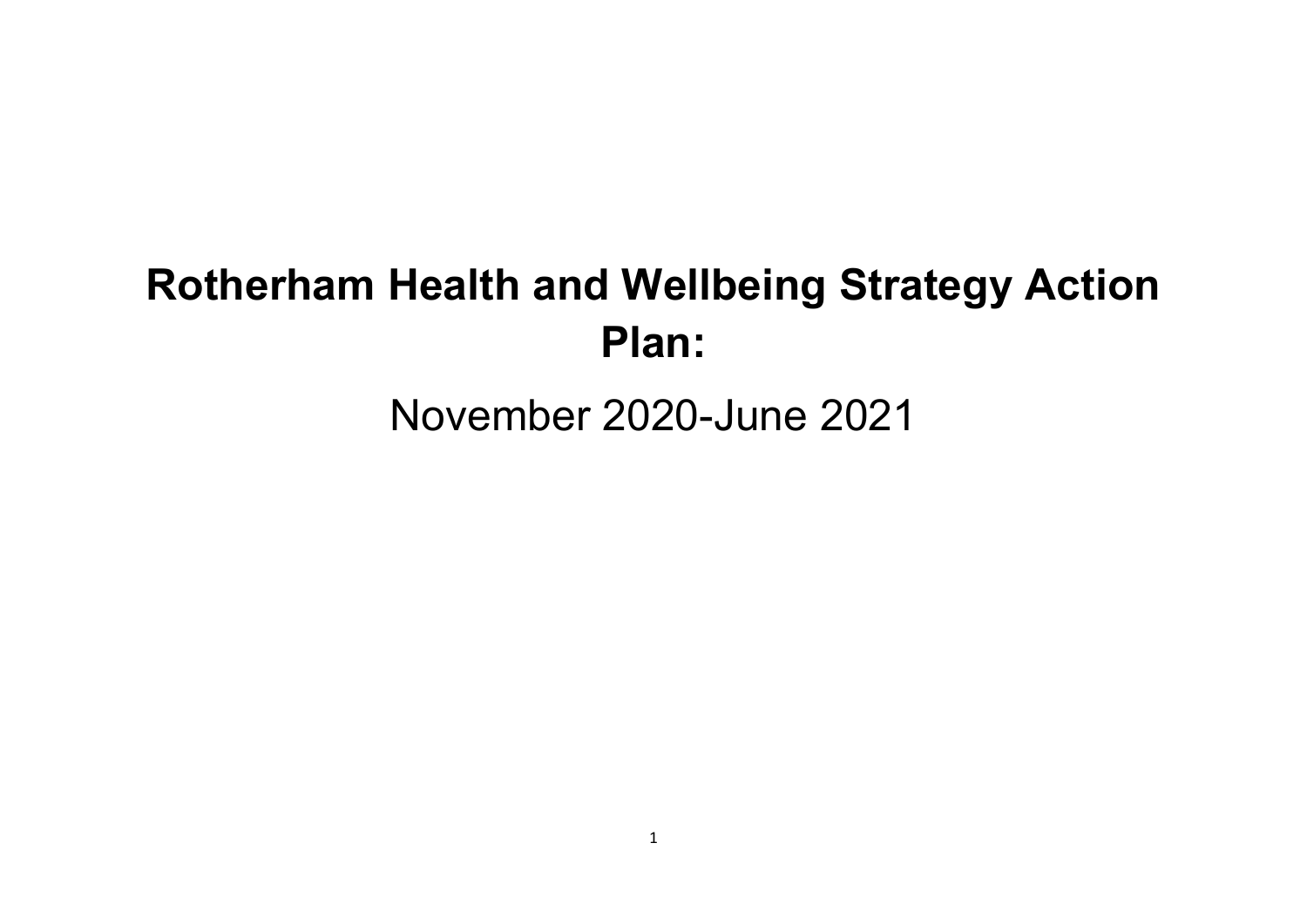#### **Contents**

Foreword

Introduction and context

Four aims

Action plans:

Aim 1: All children get the best start in life and go on to achieve their full potential

Aim 2: All Rotherham people enjoy the best possible mental health and wellbeing and have a good quality of life

Aim 3: All Rotherham people live well for longer

Aim 4: All Rotherham people live in healthy, safe and resilient communities

Cross-cutting priorities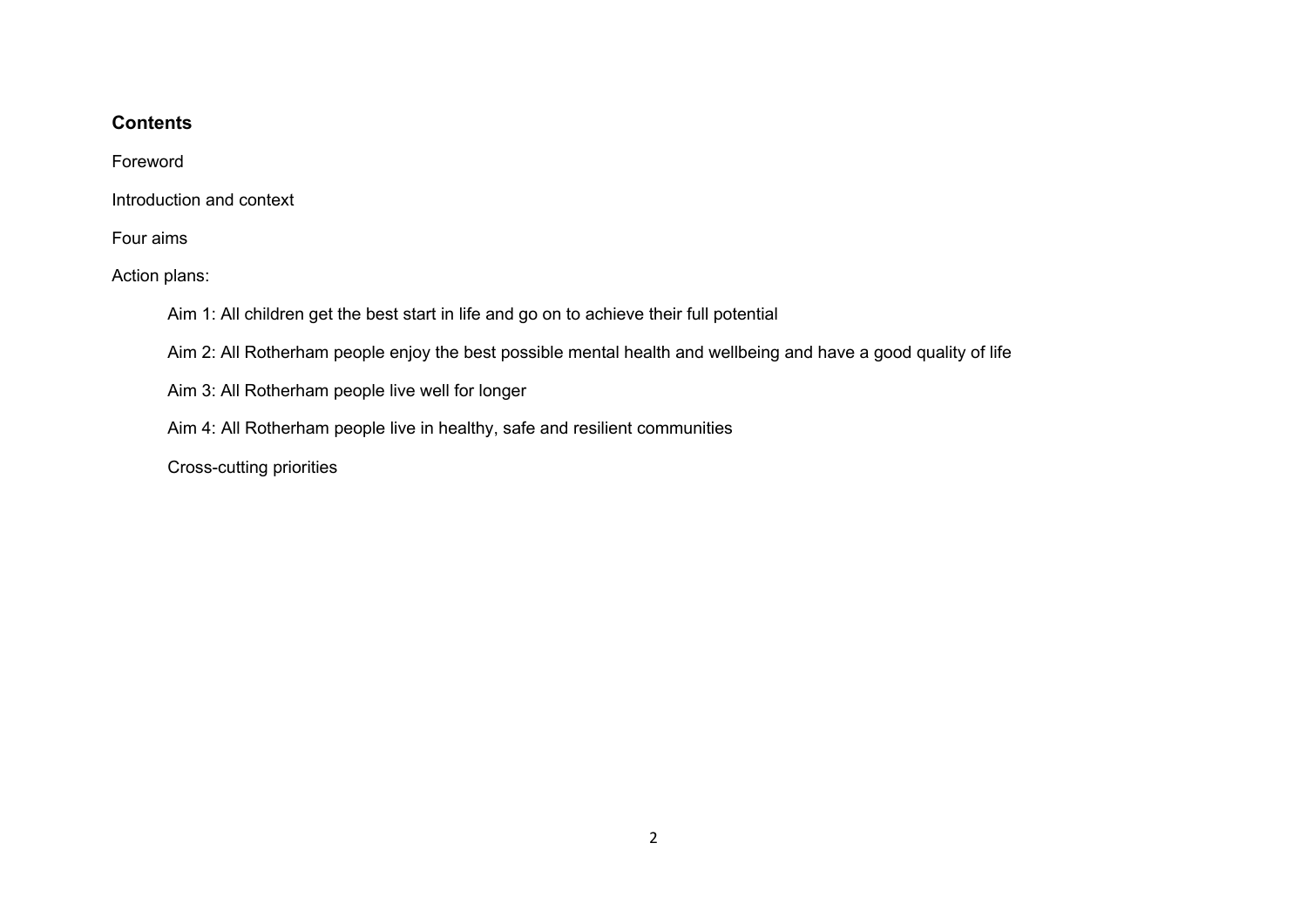#### **Foreword**

The ongoing COVID-19 pandemic has significantly altered the context that we are operating within as a partnership. Not only have our ways of working changed, but so have the daily lives of Rotherham people. We understand that these are unique and difficult times, both for services and for our communities. In this context, the partners of the Health and Wellbeing Board agreed that the time was right to review the board's priorities.

Rotherham's Health and Wellbeing Board is a very successful partnership and I am hugely proud of the way that we have worked together to protect and support local people throughout the pandemic. I would like to take this opportunity to thank all partners for going above and beyond in the response to COVID-19. It has been inspiring to see the tireless work happening across organisations to keep local people healthy, safe and well.

As we look to the future, strong partnership working will remain a vital enabler to everything we do. Many of the longer-term impacts of the pandemic are yet to be known, and it is likely that there are further challenges to come. Building on our excellent strengths as a partnership, we will continue to meet any challenges together, with a focus on delivering the best possible outcomes for Rotherham people.

**Councillor David Roche Chair of the Health and Wellbeing Board and Cabinet Member for Adult Social Care and Health**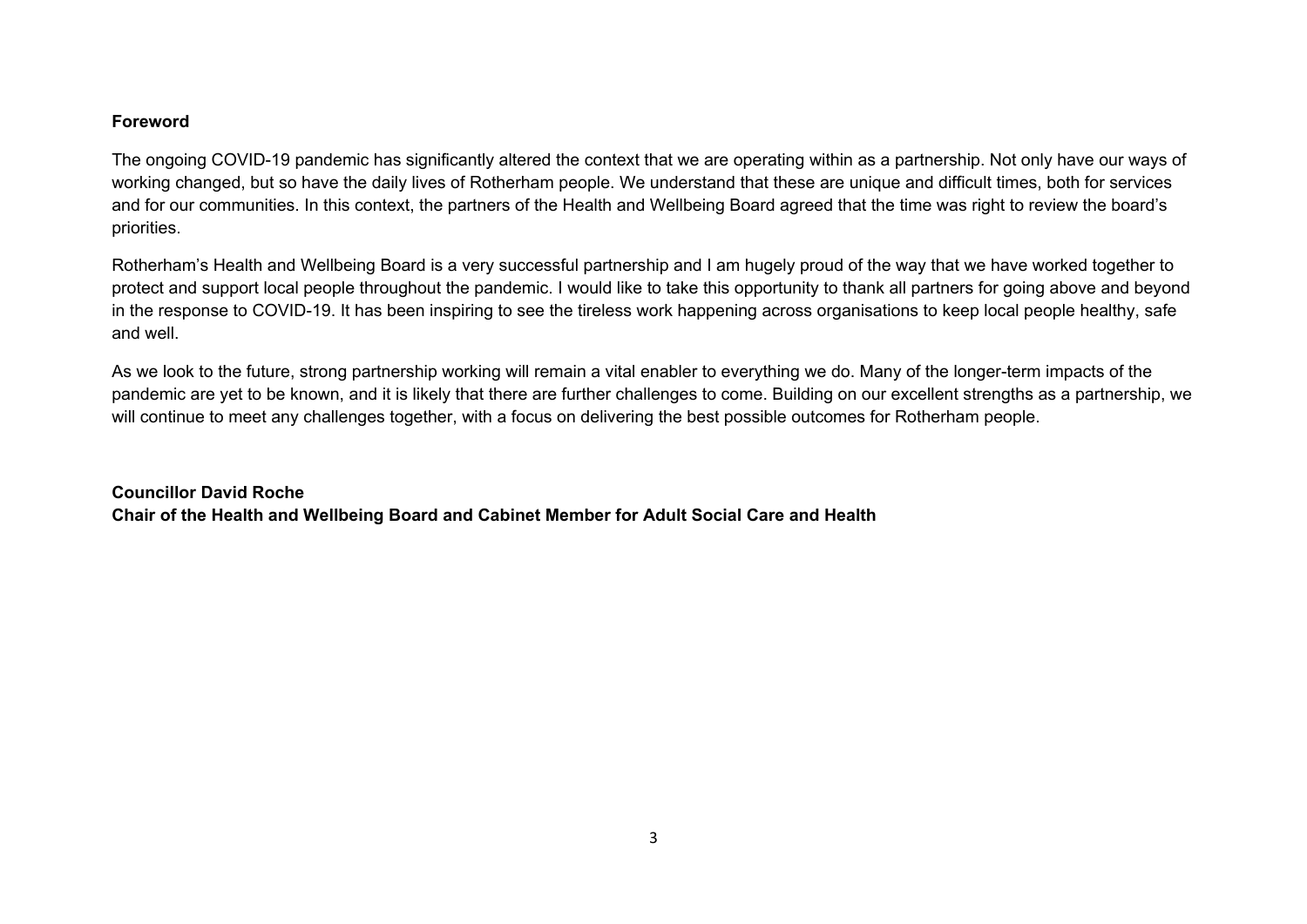#### **Introduction and context**

The consequences of the COVID-19 pandemic have been far-reaching. There have been new demands and challenges, as well as new opportunities. Additionally, many of the longer-term implications of the pandemic are yet to be known. Responding to the immediate and longerterm impacts of COVID-19 on the health and wellbeing of our local population has been a key component of the priority refresh.

The refresh of priorities has also been driven by an aim to continue to strengthen the board's focus on health inequalities. The Marmot Review: 10 Years on report which was published in February 2020 found that over the past decade, health inequalities have widened, and health improvements are stalling nationally. This reflects the picture in Rotherham; over the past 10 years, health inequalities have grown between the most and least deprived communities, as has the gap between Rotherham and the national average across a range of measures. To support the focus on health inequalities, the findings of this report, as well as consideration of local data and intelligence, have been used as the foundation for this priority refresh.

Furthermore, research also indicates that COVID-19 is having a significant impact upon health inequalities nationally, and many of the longerterm implications remain unknown. Continuing to develop our understanding and monitor the way that the pandemic is impacting our communities will be an integral part of the delivery of this plan.

Developing the plan has been an iterative process and has been informed by engagement with key stakeholders, including an initial discussion at the Health and Wellbeing Board in June, engagement with the Health Select Commission, consultation with board members and a development session in September which was facilitated by the LGA. Ongoing engagement around the priorities with partners will be integral to the successful delivery of the plan.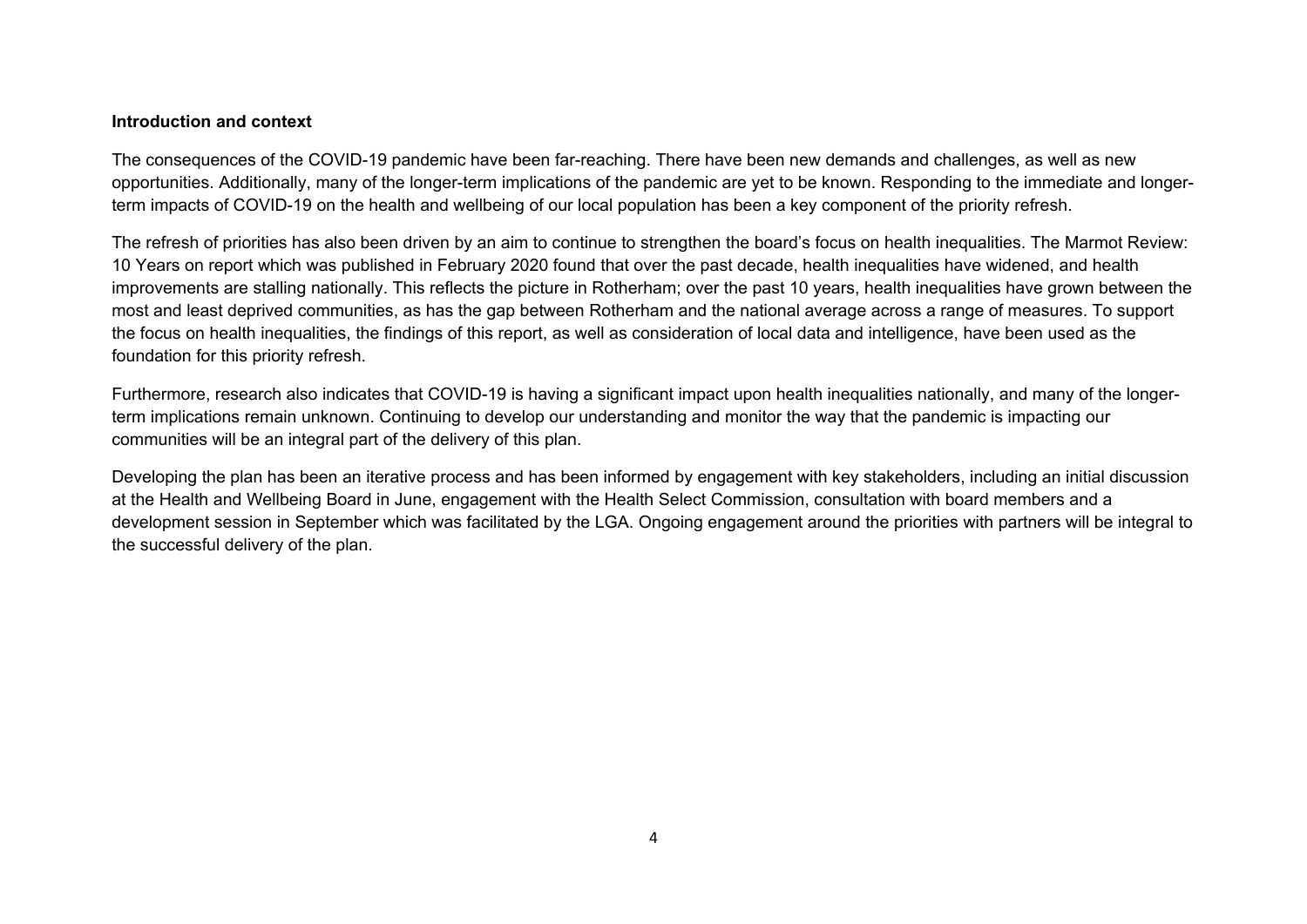#### **Four aims**

The Health and Wellbeing Strategy was agreed in 2018 and is structured around four high-level aims. These are the outcomes that partners agreed to work towards collectively to improve the health and wellbeing of people in Rotherham. They are:

- 1. All children get the best start in life and go on to achieve their full potential
- 2. All Rotherham people enjoy the best possible mental health and wellbeing and have a good quality of life
- 3. All Rotherham people live well for longer
- 4. All Rotherham people live in healthy, safe and resilient communities

The key priorities and action that will be taken up to June 2021 to meet these four aims are outlined below. It should be acknowledged that there are key links across all of the aims, and activity will be not be siloed. Taking the plan up to June 2021 ensures alignment with the Council's Year Ahead Plan, as well as the Rotherham Together Partnership Year Ahead Plan. Additionally, in the context of the ongoing response to the pandemic and rapidly changing situation, taking a more agile approach and reviewing priorities on a more regular basis is considered appropriate.

As well as setting a strategy to improve the health of the local population, the board also has a number of specific responsibilities as outlined within the Health and Social Care Act (2012), including producing a joint strategic needs assessment (JSNA). Additionally, the board has new responsibilities around outbreak control, linking with the Local Outbreak Engagement Board. Cross-cutting actions to fulfil these duties are also outlined within the plan.

To monitor progress against the action plan, board sponsors will present regular updates at board meetings. All partners of the Health and Wellbeing Board will collectively be responsible for assuring delivery.

It should be noted that these priorities have been agreed based on an understanding that the response to the pandemic is ongoing. Therefore, the Health and Wellbeing Board's approach as a partnership will need to remain flexible and responsive to emerging needs.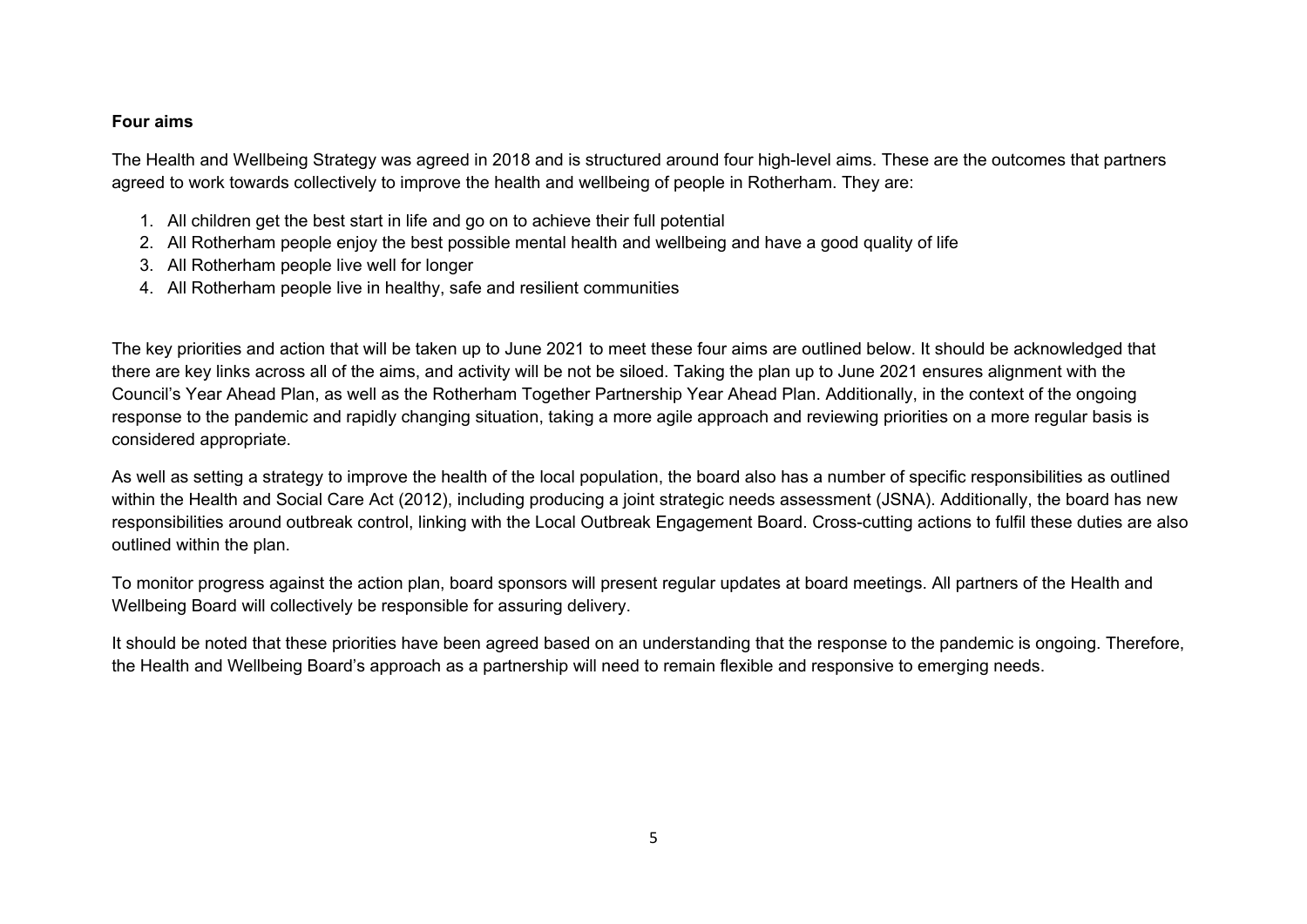#### **Aim 1: All children get the best start in life and go on to achieve their full potential**

Board sponsors: Sally Hodges, Strategic Director of Children and Young People's Services, Rotherham Metropolitan Borough Council and Dr Jason Page, Vice Chair, Rotherham Clinical Commissioning Group

| <b>Priority</b>                                                               | #   | <b>Milestones</b>                                                                                                                                                                                  |                    | <b>Timescale</b> |             | <b>Delivery Group</b>                                                              | Lead(s)                                           |
|-------------------------------------------------------------------------------|-----|----------------------------------------------------------------------------------------------------------------------------------------------------------------------------------------------------|--------------------|------------------|-------------|------------------------------------------------------------------------------------|---------------------------------------------------|
|                                                                               |     |                                                                                                                                                                                                    | Nov-<br><b>Dec</b> | Jan-<br>Mar      | Apr-<br>Jun |                                                                                    |                                                   |
| Develop our<br>strategy for a<br>positive first                               | 1.1 | Engage with the ICS regarding maternity<br>transformation plans and take forward local<br>implementation.                                                                                          |                    |                  |             | <b>TBC</b>                                                                         | <b>TBC</b>                                        |
| 1001 days.                                                                    | 1.2 | Explore realigning commissioning pathways and<br>commissioning arrangements in relation to 0-19<br>services.                                                                                       |                    |                  |             | <b>TBC</b>                                                                         | <b>TBC</b>                                        |
| Support<br>positive mental<br>health for all<br>children and<br>young people. | 1.3 | Monitor the impact of the trailblazer in pilot schools and<br>prepare to submit a bid to future waves when they are<br>released.                                                                   |                    |                  |             | <b>SEMH Strategy</b><br>Delivery Group                                             | Jenny Lingrell                                    |
|                                                                               | 1.4 | Continue to monitor the impact of COVID-19 on<br>children and young people through a series of mental<br>health surveys (first survey July 2020, second survey<br>October 2020, third survey TBC.) |                    |                  |             | Rotherham<br><b>Public Mental</b><br>Health and<br>Wellbeing<br><b>COVID Group</b> | Jenny Lingrell/<br>Ruth Fletcher-<br><b>Brown</b> |
|                                                                               | 1.5 | Roll out DFE Wellbeing for Education Return<br>programme, responding to the findings of the mental<br>health survey.                                                                               |                    |                  |             | <b>SEMH Strategy</b><br>Delivery Group                                             | Jenny Lingrell                                    |
| Support<br>children and<br>young people<br>to achieve their                   | 1.6 | Ensure that children reach a good stage of<br>development across core subject areas as part of<br>educational attainment measures.                                                                 |                    |                  |             | Primary and<br>Secondary<br>Headteacher<br>Forum                                   | Nathan Heath                                      |
| full potential.                                                               | 1.7 | Ensure that children continue to consistently attend<br>education across this academic year.                                                                                                       |                    |                  |             | Primary and<br>Secondary                                                           | Nathan Heath                                      |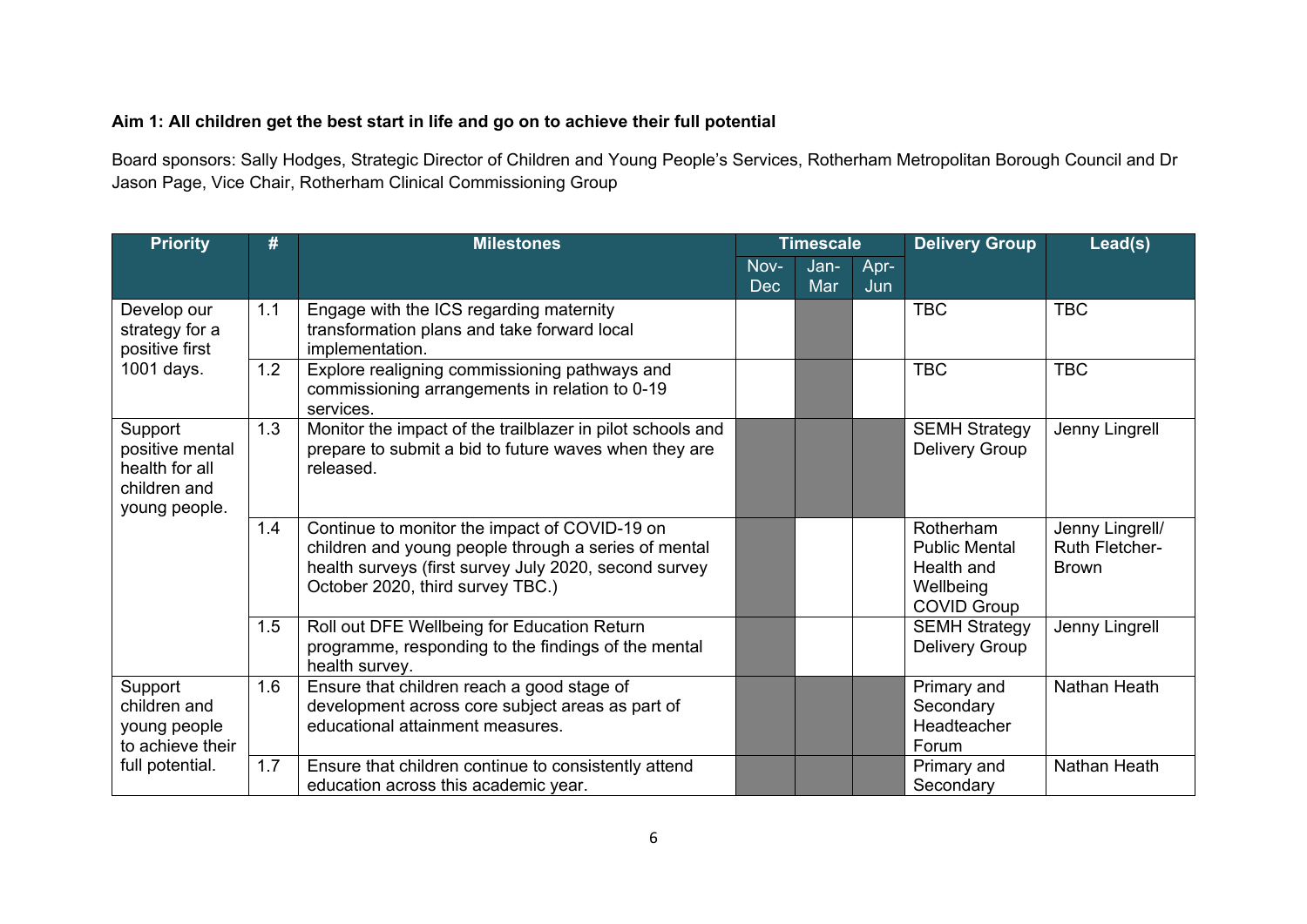|     |                                                                                                                                                        |  | Headteacher<br>Forum                             |                |
|-----|--------------------------------------------------------------------------------------------------------------------------------------------------------|--|--------------------------------------------------|----------------|
| 1.8 | Develop a supportive network for elective home<br>education, with a focus on ensuring support is in place<br>for vulnerable groups within this cohort. |  | Primary and<br>Secondary<br>Headteacher<br>Forum | Nathan Heath   |
| 1.9 | Develop an understanding of the impact of school<br>closures and intermittent school attendance on children<br>and young people with SEND.             |  | Children and<br>Young People's<br>Services       | Jenny Lingrell |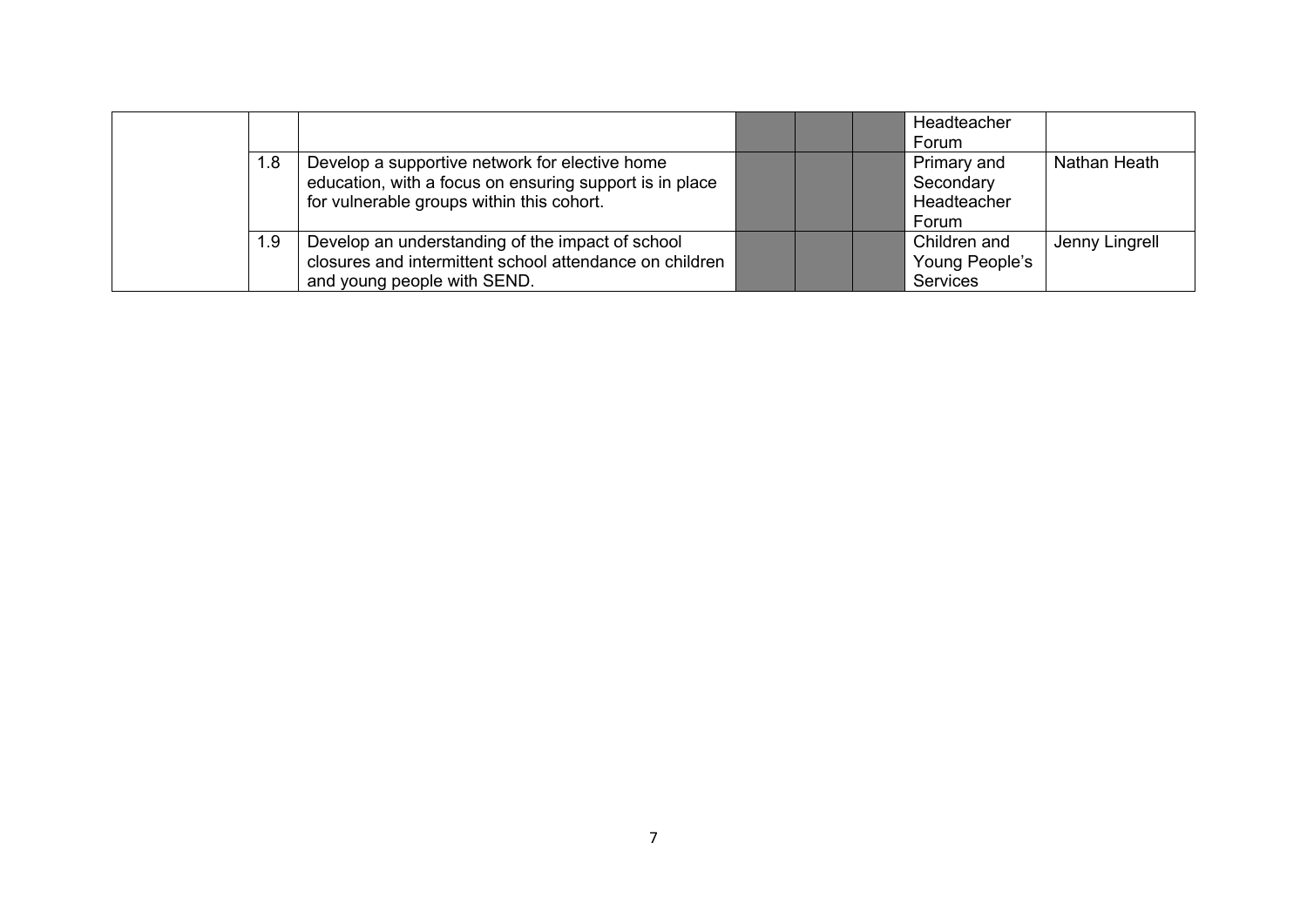#### Aim 2: All Rotherham people enjoy the best possible mental health and wellbeing and have a good quality of life

Board Sponsor: Kathryn Singh, Chief Executive, Rotherham Doncaster and South Humber NHS Foundation Trust

| <b>Priority</b>                                                    | #   | <b>Milestones</b>                                                                                                                                                        |                    | <b>Timescale</b> |             | <b>Delivery Group</b>                                                              | Lead(s)                                                              |
|--------------------------------------------------------------------|-----|--------------------------------------------------------------------------------------------------------------------------------------------------------------------------|--------------------|------------------|-------------|------------------------------------------------------------------------------------|----------------------------------------------------------------------|
|                                                                    |     |                                                                                                                                                                          | Oct-<br><b>Dec</b> | Jan-<br>Mar      | Apr-<br>Jun |                                                                                    |                                                                      |
| Deliver the<br><b>Better Mental</b><br>Health for All<br>Strategy. | 2.1 | Development and implementation of the Public Mental<br>Health and Wellbeing COVID action plan, ensuring that<br>vulnerable and at-risk groups are reflected in the plan. |                    |                  |             | Rotherham<br><b>Public Mental</b><br>Health and<br>Wellbeing<br><b>COVID Group</b> | Jacqueline<br>Wiltschinksy/<br><b>Ruth Fletcher-</b><br><b>Brown</b> |
|                                                                    | 2.2 | Develop and deliver a communications and<br>engagement plan to promote better mental health.                                                                             |                    |                  |             | Rotherham ICP<br>Place<br>Communications<br>and<br>Engagement<br>Group             | Gordon Laidlaw                                                       |
| Deliver the<br>Rotherham<br>Suicide<br>Prevention and<br>Self-Harm | 2.3 | Review local action plan in line with COVID-19 and<br>emerging risk groups.                                                                                              |                    |                  |             | Rotherham<br>Suicide<br>Prevention and<br>Self-Harm<br>Group                       | Anne-Marie<br>Lubanski/ Ruth<br>Fletcher-Brown                       |
| Action Plan.                                                       | 2.4 | Delivery and evaluation of year 3.                                                                                                                                       |                    |                  |             | Rotherham<br>Suicide<br>Prevention and<br>Self-Harm<br>Group                       | Anne-Marie<br>Lubanski/ Ruth<br>Fletcher-Brown                       |
|                                                                    | 2.5 | Promote and evaluate the Be the One campaign.                                                                                                                            |                    |                  |             | Rotherham<br>Suicide<br>Prevention and<br>Self-Harm<br>Group                       | Anne-Marie<br>Lubanski/ Ruth<br>Fletcher-Brown                       |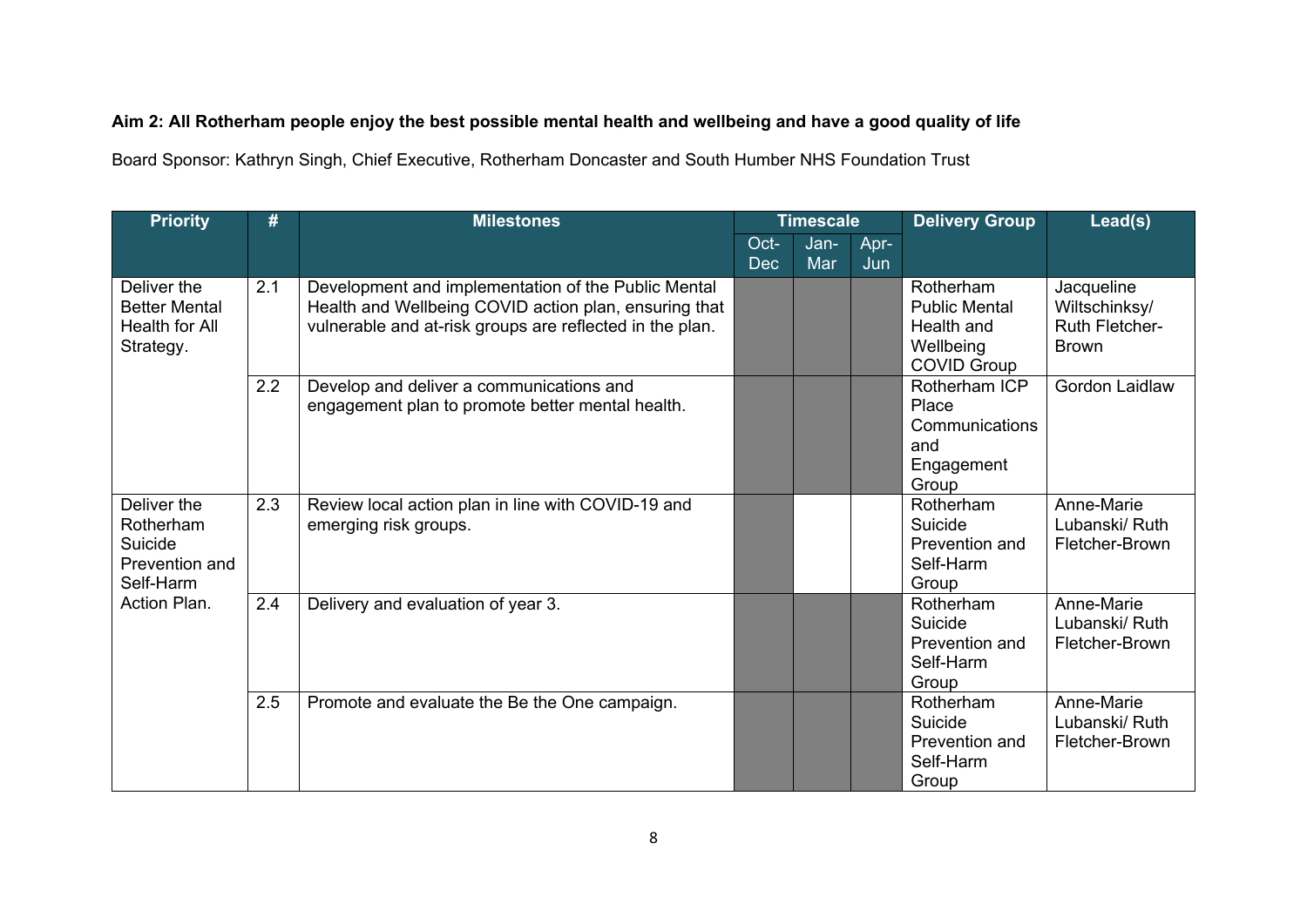|                                                   |     | Coordinated training programme for suicide prevention<br>and self-harm                      |  | Rotherham<br>Suicide<br>Prevention and<br>Self-Harm<br>Group               | Anne Marie<br>Lubanski/ Ruth<br>Fletcher-Brown |
|---------------------------------------------------|-----|---------------------------------------------------------------------------------------------|--|----------------------------------------------------------------------------|------------------------------------------------|
| Promote<br>positive<br>workplace                  | 2.6 | Promote all Health and Wellbeing Board partners to<br>sign up to the Be Well at Work award. |  | <b>Public Health</b>                                                       | <b>Colin Ellis</b>                             |
| wellbeing for<br>staff across the<br>partnership. | 2.7 | Share and pool resources across the partnership<br>relating to workplace wellbeing.         |  | <b>Integrated Care</b><br>Partnership<br>Workforce<br><b>Enabler Group</b> | Leanne Dudhill                                 |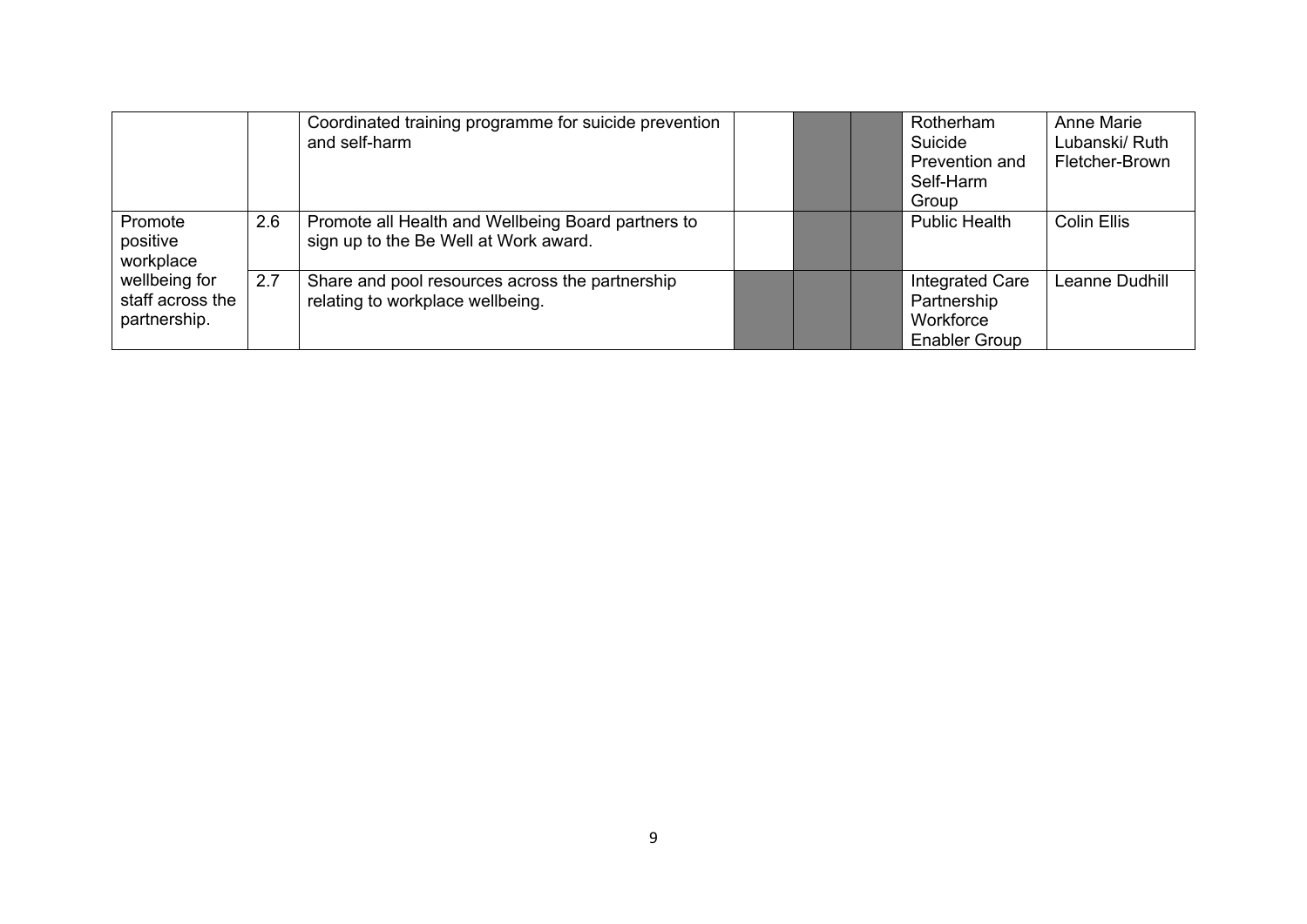## **Aim 3: All Rotherham people live well for longer**

Board sponsor: Sharon Kemp, Chief Executive, Rotherham Metropolitan Borough Council

| <b>Priority</b>                                                                                         | #   | <b>Milestones</b>                                                                                                                                              |                    | <b>Timescale</b> |             | <b>Delivery Group</b>                       | Lead(s)                                 |
|---------------------------------------------------------------------------------------------------------|-----|----------------------------------------------------------------------------------------------------------------------------------------------------------------|--------------------|------------------|-------------|---------------------------------------------|-----------------------------------------|
|                                                                                                         |     |                                                                                                                                                                | Oct-<br><b>Dec</b> | Jan-<br>Mar      | Apr-<br>Jun |                                             |                                         |
| Build a social<br>movement to<br>support local                                                          | 3.1 | Launch the Moving Rotherham campaign, using real<br>stories and images of local people being active to<br>encourage more physical activity across the borough. |                    |                  |             | Rotherham<br>Activity<br>Partnership        | Kate Green                              |
| people to be<br>more physically                                                                         | 3.2 | Develop and roll out a Making Every Contact Count<br>training programme for physical activity.                                                                 |                    |                  |             | <b>Public Health</b>                        | Phil Spencer/<br><b>Kate Green</b>      |
| active, to<br>benefit physical<br>and mental<br>wellbeing.                                              | 3.3 | Roll out Clinical Champions Training for GPs and other<br>healthcare professionals.                                                                            |                    |                  |             | <b>Public Health</b>                        | Kate Green                              |
| Ensure support<br>is in place for<br>carers.                                                            | 3.4 | Refresh and co-produce the Carers Strategy, with<br>consideration of the new cohort of carers that has<br>emerged because of the pandemic.                     |                    |                  |             | Carers<br>Programme<br><b>Project Group</b> | Jo Hinchliffe                           |
|                                                                                                         | 3.5 | Apply the carers offer within the adult social care<br>pathway.                                                                                                |                    |                  |             | Carers<br>Programme<br><b>Project Group</b> | Jo Hinchliffe                           |
|                                                                                                         | 3.6 | Enhance the information offer for all carers in<br>Rotherham.                                                                                                  |                    |                  |             | Carers<br>Programme<br><b>Project Group</b> | Jo Hinchliffe                           |
| Develop a<br>whole-systems<br>approach to<br>tackling obesity<br>in Rotherham,<br>with<br>consideration | 3.7 | Establish a Healthy Weight Strategy Group with<br>representation across all key partners.                                                                      |                    |                  |             | Health and<br>Wellbeing<br><b>Board</b>     | Senior Chair<br>(TBC) and Kate<br>Green |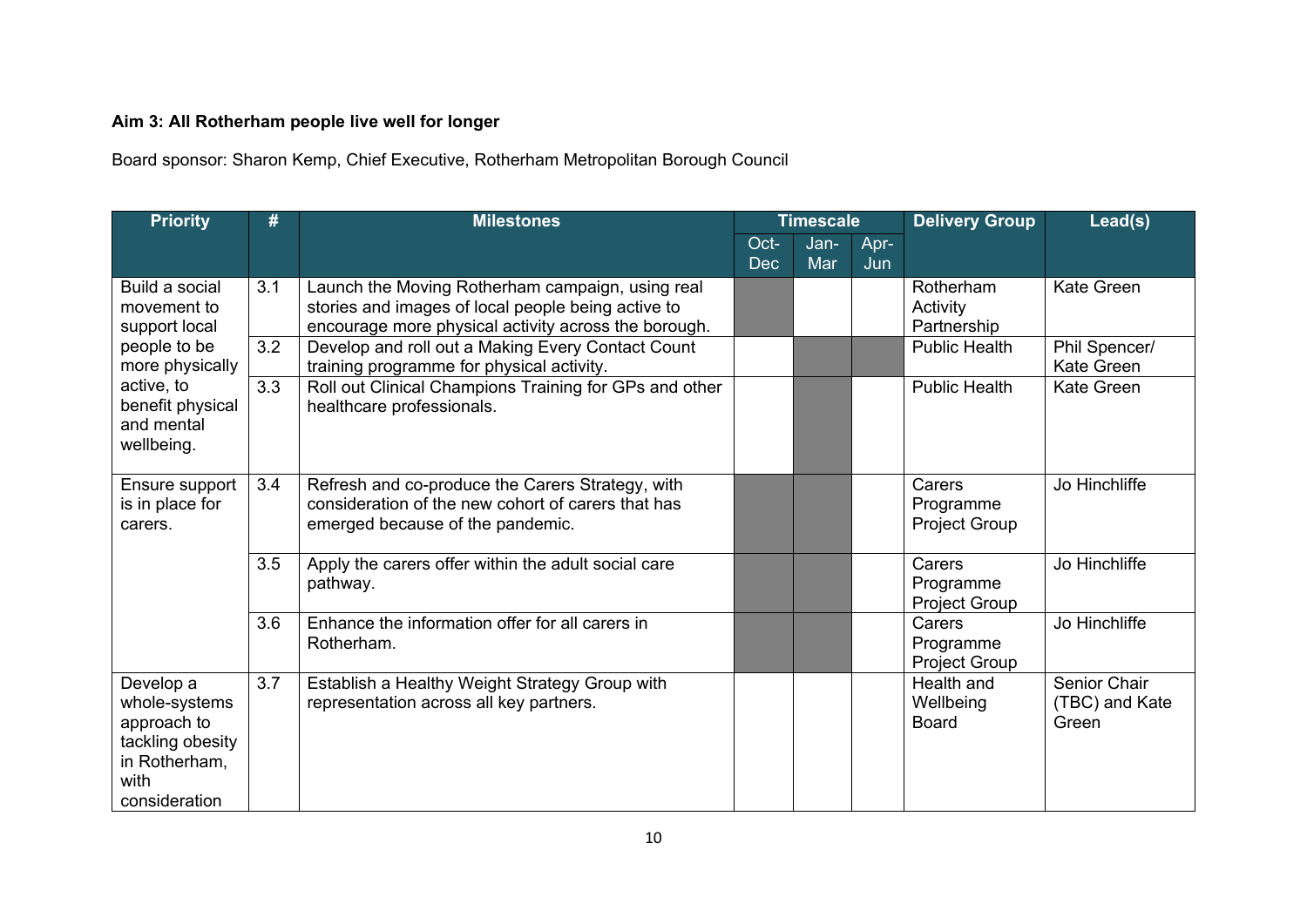| of the impact of $\vert 3.8 \vert$<br>COVID-19. |     | Review the children's obesity pathway.                                                                     |  | <b>Healthy Weight</b><br><b>Strategy Group</b> | <b>Senior Chair</b><br>(TBC) and Kate<br>Green |
|-------------------------------------------------|-----|------------------------------------------------------------------------------------------------------------|--|------------------------------------------------|------------------------------------------------|
|                                                 | 3.9 | Develop and agree an all-age Healthy Weight for All<br>Plan, with consideration of the impact of COVID-19. |  | <b>Healthy Weight</b><br><b>Strategy Group</b> | <b>Senior Chair</b><br>(TBC) and Kate<br>Green |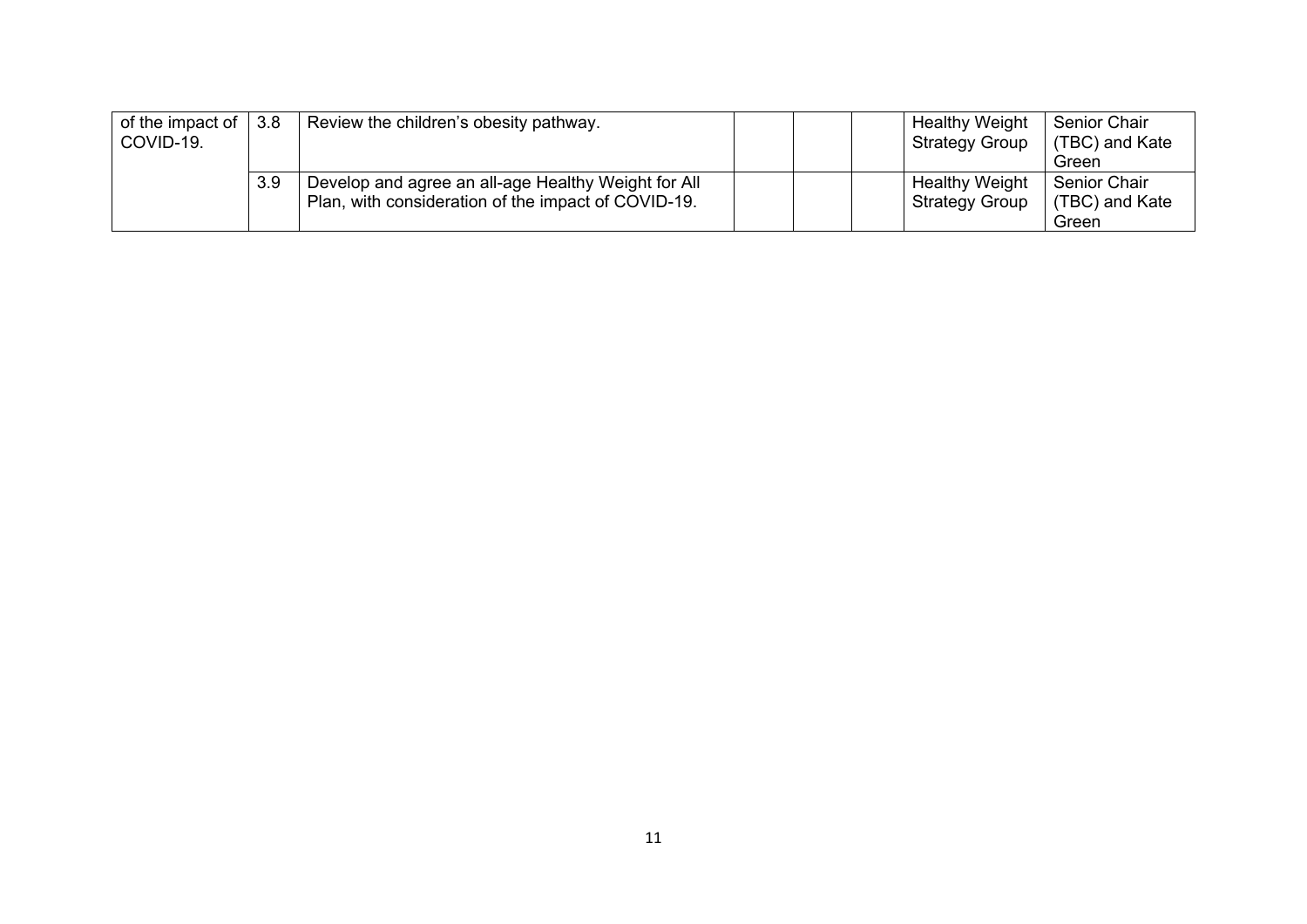#### **Aim 4: All Rotherham people live in healthy, safe and resilient communities**

Board sponsor: Steve Chapman, Chief Superintendent, South Yorkshire Police and Paul Woodcock, Strategic Director of Regeneration and Environment, Rotherham Metropolitan Borough Council

| <b>Priority</b>                                                                 | #   | <b>Milestones</b>                                                                                                                                                          |                    | <b>Timescale</b> |             | <b>Delivery Group</b>                                                                   | Lead(s)                                         |
|---------------------------------------------------------------------------------|-----|----------------------------------------------------------------------------------------------------------------------------------------------------------------------------|--------------------|------------------|-------------|-----------------------------------------------------------------------------------------|-------------------------------------------------|
|                                                                                 |     |                                                                                                                                                                            | Oct-<br><b>Dec</b> | Jan-<br>Mar      | Apr-<br>Jun |                                                                                         |                                                 |
| Delivery of a<br>loneliness plan<br>for Rotherham.                              | 4.1 | Review the loneliness action plan in the context of the<br>impact of COVID-19.                                                                                             |                    |                  |             | Rotherham<br><b>Public Mental</b><br>Health and<br>Wellbeing<br><b>COVID Group</b>      | <b>Ruth Fletcher-</b><br><b>Brown</b>           |
|                                                                                 | 4.2 | Relaunch MECC training around loneliness.                                                                                                                                  |                    |                  |             | Rotherham<br><b>Public Mental</b><br>Health and<br>Wellbeing<br><b>COVID Group</b>      | Phil Spencer/<br>Ruth Fletcher-<br><b>Brown</b> |
|                                                                                 | 4.3 | Work with the voluntary and community sector to use<br>the befriending guidance and learning from the<br>Rotherham Community Hub to mitigate loneliness in<br>communities. |                    |                  |             | Rotherham<br><b>Public Mental</b><br>Health and<br>Wellbeing<br><b>COVID Group</b>      | <b>Ruth Fletcher-</b><br><b>Brown</b>           |
|                                                                                 | 4.4 | Develop and deliver a communications and<br>engagement plan to raise awareness around loneliness<br>and befriending.                                                       |                    |                  |             | Rotherham ICP<br>Place<br>Communications<br>and<br>Engagement<br>Group                  | <b>Gordon Laidlaw</b>                           |
| Promote health<br>and wellbeing<br>through arts<br>and cultural<br>initiatives. | 4.5 | Hold a joint workshop between the Health and<br>Wellbeing Board and the Cultural Partnership Board on<br>health inequalities.                                              |                    |                  |             | Health and<br><b>Wellbeing Board</b><br>and the Cultural<br>Partnership<br><b>Board</b> | Polly Hamilton                                  |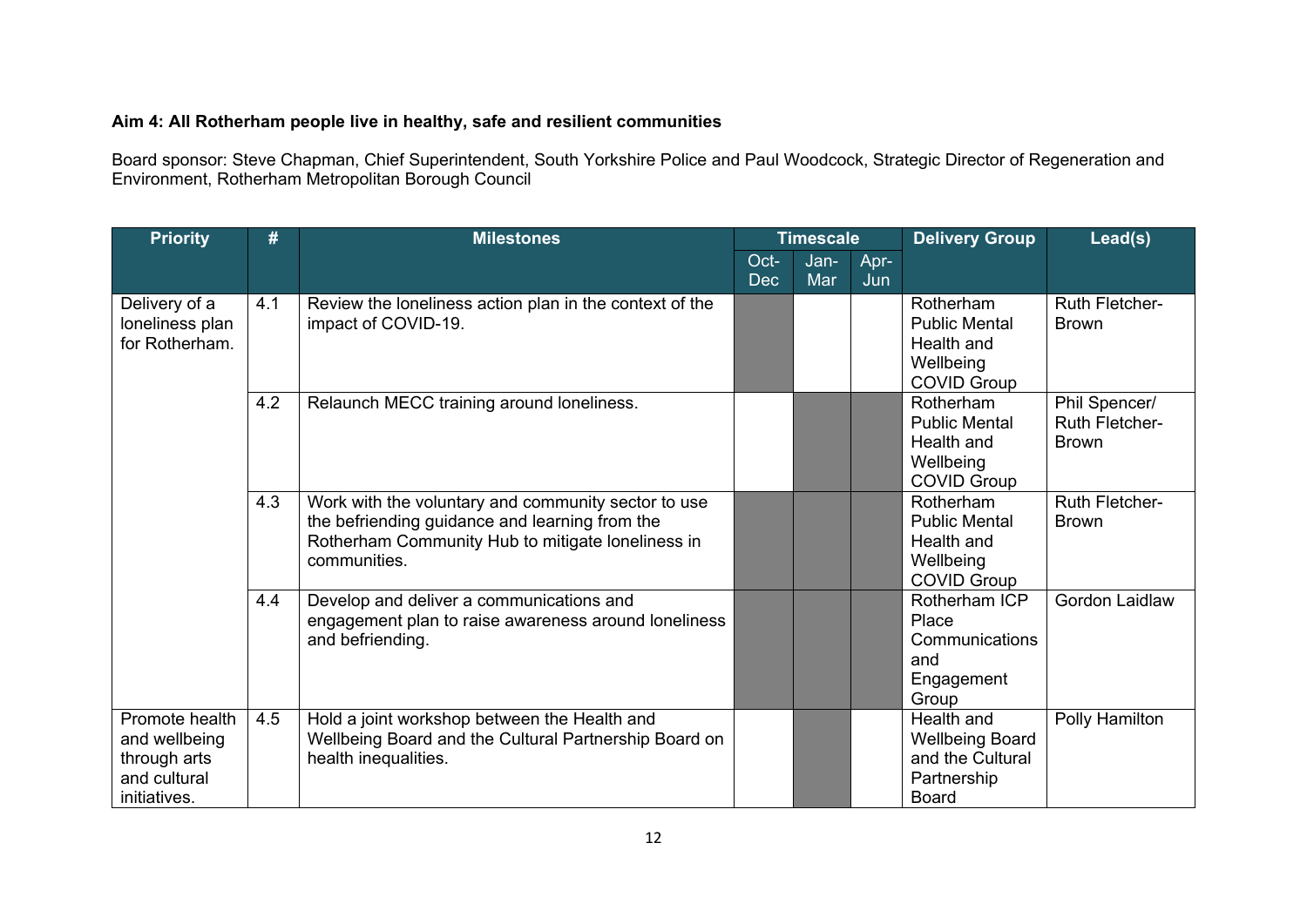|                                                              | 4.6 | Deliver a programme of group-based activities as part<br>of the Rotherham Together programme providing a<br>creative response to recovery from COVID-19 in<br>Rotherham with a focus on offering particular support<br>to those who are bereaved. |  |                                                                                      | Polly Hamilton<br>and Leanne<br><b>Buchan</b> |
|--------------------------------------------------------------|-----|---------------------------------------------------------------------------------------------------------------------------------------------------------------------------------------------------------------------------------------------------|--|--------------------------------------------------------------------------------------|-----------------------------------------------|
|                                                              | 4.7 | Co-design targeted activities in libraries to those<br>groups which have been identified as part of the Health<br>and Wellbeing review.                                                                                                           |  | Culture, Sport<br>and Tourism,<br><b>RMBC</b>                                        | Polly Hamilton<br>and Zoe Oxley               |
| Ensure<br>Rotherham<br>people are kept<br>safe from<br>harm. | 4.8 | Continue to embed the Home Safety Partnership<br>Referral Scheme with key partners in Rotherham.                                                                                                                                                  |  | South Yorkshire<br>Fire and Rescue                                                   | Steve Adams<br>and Toni Tranter               |
|                                                              | 4.9 | Work with other partnership boards on crosscutting<br>issues relating to safety and safeguarding.                                                                                                                                                 |  | Rotherham<br>Together<br>Partnership<br>Safeguarding<br><b>Board Chairs</b><br>Group | <b>Board Chairs</b>                           |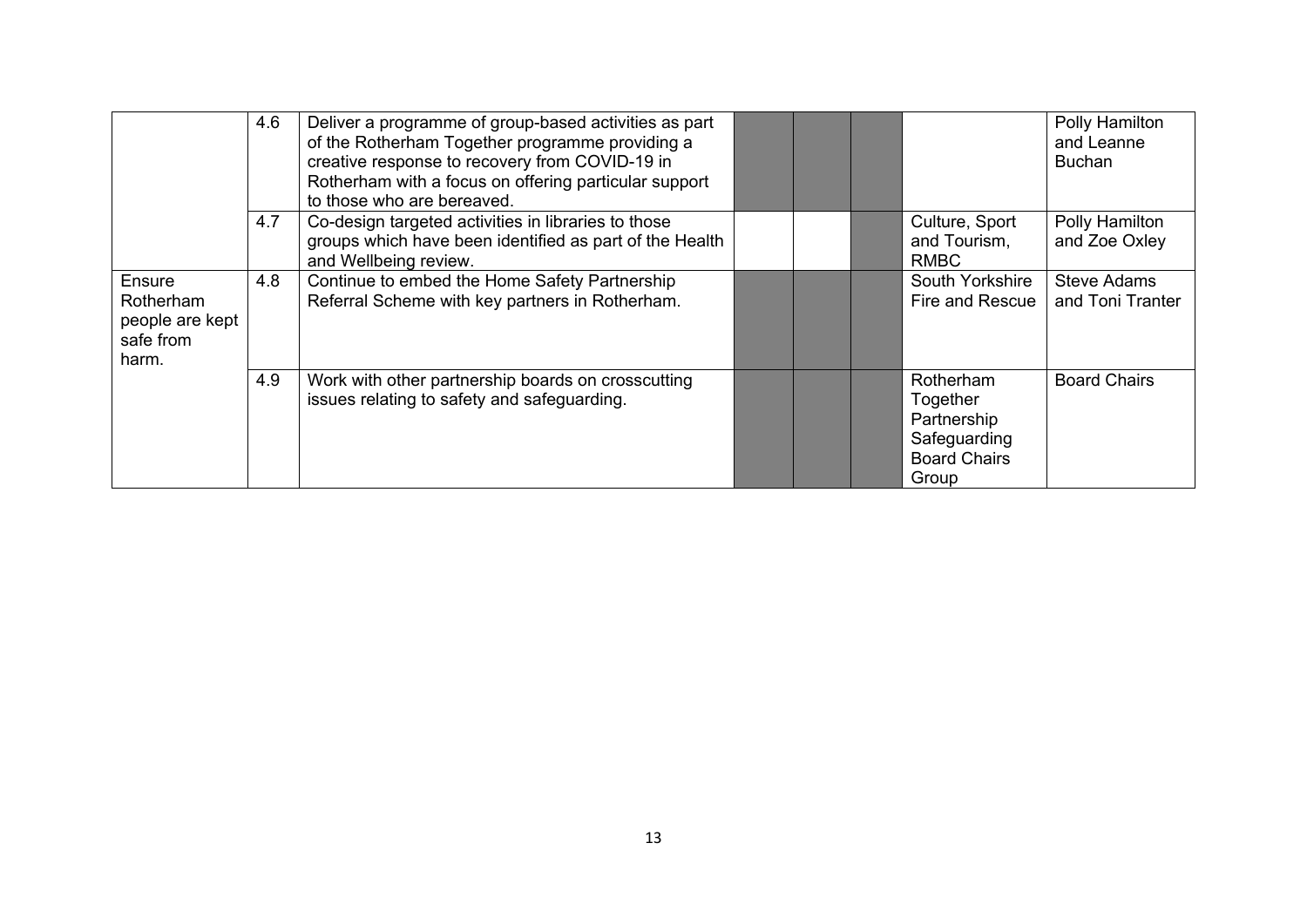## **Cross-cutting priorities**

| <b>Priority</b>                                                                                                                                              | #   | <b>Milestones</b>                                                                                                                                                              |                    | <b>Timescale</b> |             | <b>Delivery Group</b>                                                                      | Lead(s)                                                                             |
|--------------------------------------------------------------------------------------------------------------------------------------------------------------|-----|--------------------------------------------------------------------------------------------------------------------------------------------------------------------------------|--------------------|------------------|-------------|--------------------------------------------------------------------------------------------|-------------------------------------------------------------------------------------|
|                                                                                                                                                              |     |                                                                                                                                                                                | Oct-<br><b>Dec</b> | Jan-<br>Mar      | Apr-<br>Jun |                                                                                            |                                                                                     |
| Work with the<br>Local Outbreak<br>Engagement<br>Board to<br>ensure the<br>negative<br>impacts on<br>health and<br>wellbeing from<br>COVID are<br>minimised. | 5.1 | Updates from the Local Outbreak Engagement Board<br>to be a standard agenda item at every Health and<br>Wellbeing Board meeting.                                               |                    |                  |             | <b>Local Outbreak</b><br>Engagement<br>Board/Bronze<br>Operational<br>Partnership<br>Group | <b>Councillor Roche</b>                                                             |
| Develop our<br>understanding<br>of the impact<br>of COVID-19<br>on our                                                                                       | 5.2 | Undertake a rapid review of the mental health impacts<br>of COVID-19.                                                                                                          |                    |                  |             | <b>Public Health</b>                                                                       | Gilly Brenner,<br>Tracey<br>Liversidge and<br><b>Ruth Fletcher-</b><br><b>Brown</b> |
| communities<br>and on health<br>inequalities.                                                                                                                | 5.3 | Complete an equality analysis relating to the refresh of<br>board priorities, identifying areas for further action.                                                            |                    |                  |             | <b>RMBC Policy</b><br>and Equalities<br>Team                                               | <b>Becky Woolley</b>                                                                |
|                                                                                                                                                              | 5.4 | Undertake a review of the impacts of COVID-19 on<br>our local population, including utilisation of population<br>health management to anticipate future demand on<br>services. |                    |                  |             | Place Data<br>Group                                                                        | Andy Clayton,<br>Anthony Lawton<br>and Gilly<br><b>Brenner</b>                      |
| Deliver on<br>Phase 2 of the<br>Joint Strategic                                                                                                              | 5.5 | Agree an action plan to deliver the second phase of<br>the JSNA.                                                                                                               |                    |                  |             | <b>JSNA Steering</b><br>Group                                                              | <b>Gilly Brenner</b>                                                                |